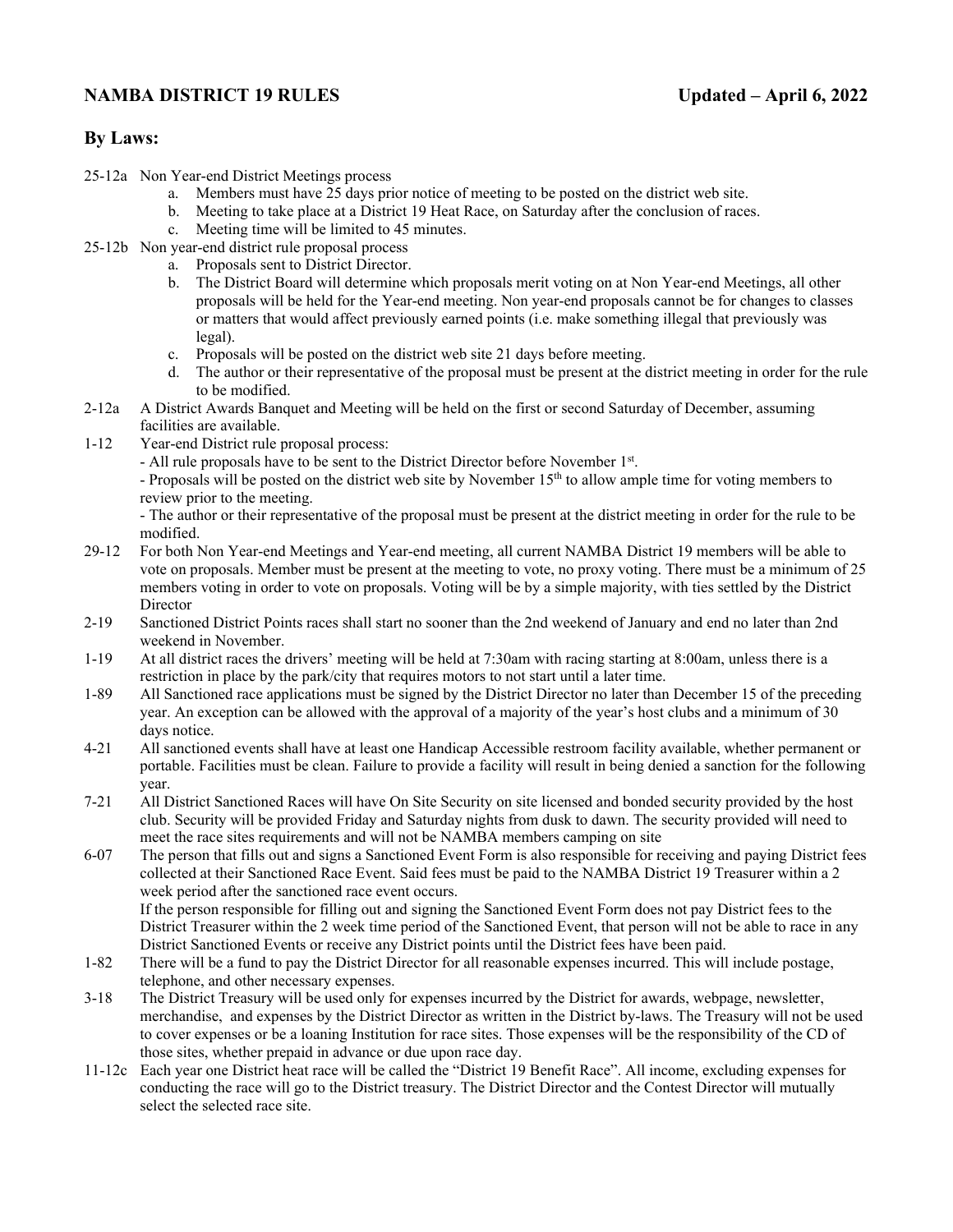### **Safety:**

- 1-86 Transmitters must conform to FCC, AMA, and NAMBA rules. No vision obstructing flags may be attached to antennas. Frequency ID must be attached to the transmitter body or antenna base.
- 3-98 Rubber bands will be allowed on transmitters to hold the throttle down in the "off" position only.
- 8-89 Any driver or pit person drinking alcoholic beverages before he is finished participating for the day, shall be disqualified with loss of all points earned for the day. There shall be no alcohol in the PIT AREA prior to the awards ceremony.
- 3-89 Any boat hitting a safety net or going ashore out of control at ANY TIME during a race, CANNOT be re-launched and will only receive 0/25 points as earned.
- 6-86 For safety purposes only, a pit person may momentarily assume driving responsibilities during a race if the driver becomes incapacitated. If the driver cannot resume his position within 1 lap, the boat shall be brought in and 0/25 points awarded as earned.
- 7-86 A heat may be restarted prior to the start of the 30 second clock should a safety or course obstruction be present. No records may be set on the restart.
- 14-13 Each registered participant at any sanctioned race will be required to own, and have on hand in their compound area a Class BC dry chemical fire extinguisher. The host club will also insure that an additional fire extinguisher of the same rating will be located in the hot pit area.

### **Entries:**

- 2-14 District 19 entries shall be \$30.00 for first boat entered, \$20.00 for each additional. Entry fees for juniors shall be \$5.00 per class. \$5.00 per entry goes to the NAMBA District 19 fund. Additional entry fees can be charged. Any additional fees will be posted on the race entry form. Host form, host clubs will be responsible to provide the additional information on extra fees to the District Director (60) days prior to their race so that it may be communicated to the racers.
- 8-18 Unless advertised otherwise, the accepted deadline for entering a District Heat race will be 9:00 PM Sunday preceding the race. All entries received after deadline will be considered late and accepted at the CD's discretion. Entrants entered in classes that did not qualify have the option to cancel all their entries on Monday after the deadline without having to pay; canceling of any entries as a result of this will not change qualified classes*.*
- 13-12 In the interest of running the most popular classes and completing four rounds of racing at an event, by the entry deadline date there must be a minimum of five entries on compatible frequencies to make a class and/or race. The Rookie classes will be the exception to this, where only a minimum of two entries are required.
- 9-12 A Nitro/Electric Rookie Class will be offered at all District Heat races. You may run a Mono, Catamaran, or tunnel hull. For Nitro boats they must meet A or B engine specifications, and for Electric powered boats they must meet P Limited specifications.
- 6-08 Rookie class may use a Mono or Catamaran hull only. Any engine from 15 to 26cc maybe used. No GX Motors allowed. Tuned pipes or canister mufflers may be used. Engines may be either air or water cooled.
- 6-12 Open Offshore**:** This is an OPEN CLASS open to any legal NAMBA hull/engine combo. When possible, course should always be set with (2) left hand turns using outside buoys to create an "M" and using the interior of oval course and the start/finish buoy for the 2nd left. When this course is not possible a "lazy 8" course should be utilized. It is the goal in offshore to create a more difficult course with left turns, a driver's course per say. Standard District 19 mill pattern will be run. Cutting the start/finish buoy during the mill is a one lap penalty. 6 lap race running the offshore course.
- 5-12 Open Oval Class will include all legal NAMBA boats regardless of power.
- 1-83 Any individual entering a race and not paying the entry fees will NOT be allowed to enter, race or receive District points at ANY event until the entries are paid.
- 7-98 If it is discovered that a boater raced without current NAMBA membership at a sanctioned event, that boater will not be allowed to participate in any District 19 sanctioned events for one year from the date of discovery.
- 10-13 Once a District 19 heat race has been scheduled at the year-end district meeting, it has to be run on that date or eliminated completely. Changing of location is allowed.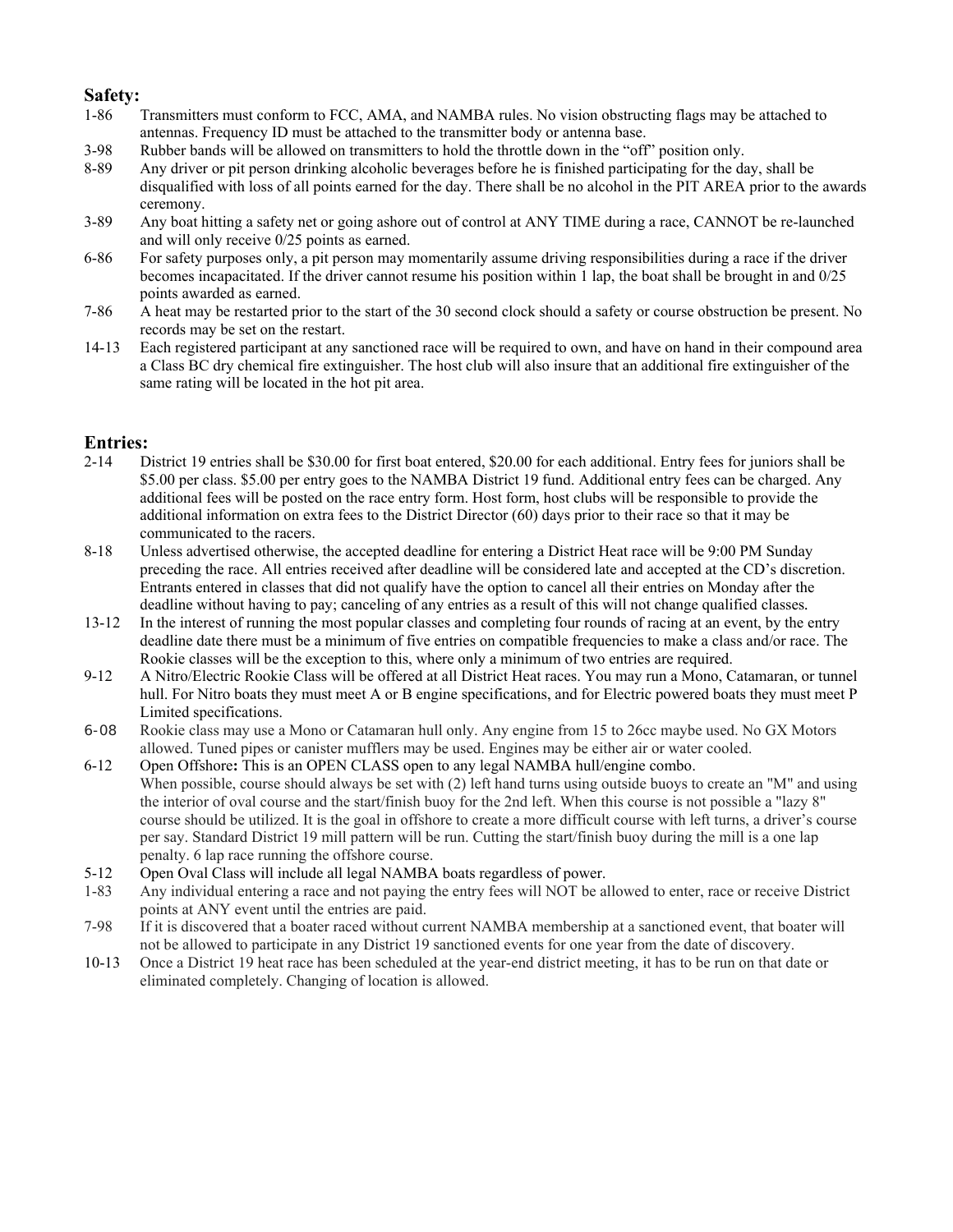#### 3-95 Team Entries at District races

A) A team may be composed of as little as one person and may contain as many members as desired. B) The exact team name, as well as the names of all members who will actually be participating as drivers at any time during the season must be provided to the district scorekeeper, in writing before the first heat of the first race in which the team competes as an entity. Members of the team who will only be competing in a pitting capacity need not be named.

C) All racing points earned by the team during the season will be kept under the team name. It is the team's responsibility to enter a race as the team in order for the team to earn points at the event. It is also the team's responsibility to make sure that the entry is correctly designated on the day's heat sheets and master score sheets. It will not be permissible to alter the name under which the points were earned after the start of the day's racing. D) No driving members may be added or deleted from the team after the first time the team competes as an entity. Any Change in team makeup constitutes a new team which will earn racing points entirely separate from the original team.

E) All driving members must be present at each race in which the team competes as an entity. If the team is not participating in a particular event, the individual team members may participate as an individual or as another team. Points so earned will be kept under that name and may not be combined with those earned at other events by the original team. When a team is participating in an event, any driving member, whether driving that day or not, is not permitted to participate as an individual driver or as a member of another team in the same class.

F) There shall be no changing of driving members within a particular heat.

G) It is not imperative that all team members originally designated as driving members actually drive at some time during the season, as log as Part E above is adhered to.

H) Any team meeting all of the above criteria will be permitted to compete and earn racing points and year-end awards. Only one appropriate year-end award will be supplied by the District. Should the team desire duplicate awards for each of the members, it is the team's responsibility to provide and pay for these additional awards.

### **Scoring**:

- 2-06 At any sanctioned Heat Race, should there be a point after the start of a heat where only 1 boat is remaining, the remaining boat shall receive a Default Win and Will Not be compelled to complete remaining laps.
- 4-80 Dropping of heats is NOT allowed. (i.e. best 4 out of five)
- 7-12 In case of a point tie upon completion of the day's rounds for a trophy position, the tied boaters will have the option to run an additional round (runoff) to determine the winner. Any runoffs will be run according to heat racing rules. There will be no points awarded for the runoff.
- 4-96 One trophy/award shall be presented for each five boats in a class, with a minimum of one trophy/ award per class at all District 19 Heat Races.
- 12-12 In determining District points, a contestant must finish at least 1 heat in a class to receive points for it this does not apply to the "Rookie" classes. Contestants shall receive the total points they earn for the day towards year end points.
- 11-12b An equivalent Annual Award shall be presented at the District Banquet to the High Point Junior. Juniors may earn Junior Points for each boat competed in a season, with only the highest scoring boat counted at year-end.
- 6-98 All classes excluding "Rookie" classes must have at least a total of 25 paid entries at the year's events to be eligible for the District Championship awards.
- 5-18 All NAMBA District 19 races will run the following round schedule: Saturday and Sunday will run 4 rounds. On Sunday after round 2 a vote will be taken of the racing participants to decide if 3 or 4 rounds will be run.

### **Racing Rules:**

- 8-80 Maximum allowable noise limit shall be 92 dB measured by the District dB meter placed 50 ft. back from the shoreline.
- 1-94 Number of boats run per heat will be determined by the CD with the lake size in mind.
- 1-02 Boaters that have been called to the start tables will not be allowed to pre-start their motors prior to the start of the race. If a heat race is in progress, boats not participating in the heat, or boats that did not get started in the time provided, will not be allowed to start their motors while on the start table.
- 9-21 During a heat, boats will launch and go around turn one and then follow a half course mill until the last boat is launched, the CD will then announce that a full course mill shall commence. There shall be no cutting of the course unless the CD during a heat indicates the course may be cut for course interruption.
- 2-13 All engine upgrades and/or changes by the manufacturer must be available to the general public before the changes become legal.